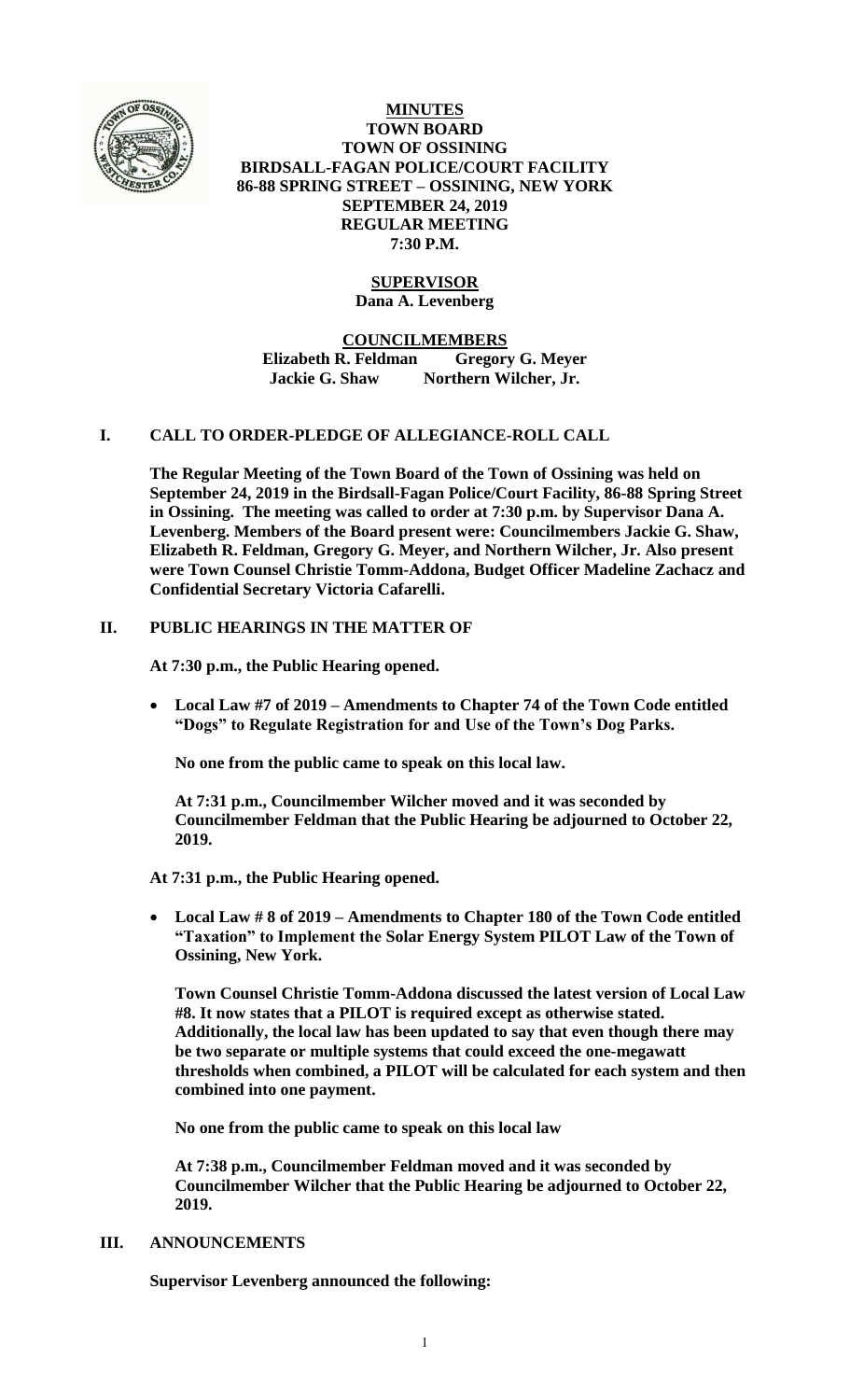**Last week, the League of Women Voters of the Rivertowns hosted a forum in Ossining on the three ballot initiatives that are up for a vote this November in our community to convert the positions of Receiver of Taxes, Town Clerk, and Superintendent of Highways from elected to appointed positions. I hope you will agree that it was an informative and helpful panel discussion, and I encourage you to check out the recording on the Town's YouTube channel if you were unable to join us last Tuesday. If you would like to learn more about why these proposed ballot initiatives are before the voters of Ossining, please check out the website www.projectforwardtoo.com. We look forward to hearing from the public on these ballot initiatives in November. Also, today, September 24th is National Voter Registration day! If you are not registered to vote, today is certainly the day to do it. But, you do have until October 11th to register before the General Election. Visit the Westchester County Board of Election's website at citizenparticipation.westchestergov.com to learn more and register to vote today!** 

**I would like to take a moment to give a big shout out to the Sing Sing Prison Museum, especially Vice President Stephanie Lynn, for bringing "The Wait Room" to our very own Louis Engel Park. "The Wait Room" was a moving performance inspired by the experiences of women whose loved ones have been or currently are incarcerated. I had the opportunity to attend Friday night's performance and was blown away. It was especially thought provoking right outside the walls of Sing Sing Prison, where unfortunately so many family members must experience the trauma of having a loved one behind bars. We all look forward to the Sing Sing Prison Museum opening in just a few short years so they can continue to challenge the status quo of our broken criminal justice system with exhibits and special programs like "The Wait Room."** 

**Everyone in Ossining and Briarcliff's first half School Tax is due next Monday, September 30th! You can pay your taxes online at www.townofossining.com on the Receiver of Taxes page, or come in the office and pay in person weekdays 8:30am to 4:30pm. On the last two days of collection (this Friday, September 27th and Monday, September 30th), the tax office will have extended hours: 8am to 6pm. There is also a special mail slot at the Ossining post office that gets delivered directly to the Receiver's office. If you have any questions, please call the tax office at (914) 762-8790, they are always happy to help in any way they can!**

**September is the annual Hudson River Valley Ramble and this is the last weekend to take advantage of all the great events scheduled throughout the region. I encourage you to check out the many ways you can get outdoors with your family and enjoy all of the recreational and cultural resources right in our backyard at www.hudsonrivervalleyramble.com. Here in Ossining, you can join in on the Ramble fun by participating in the last Mind, Body, Spirit – Ossining class scheduled for this Saturday, September 28th. Sue Radparvar of Studio95 Zumba will be at Louis Engel Park from 4PM to 5PM with Zumba for all ages. The end of Mind, Body, Spirit – Ossining means it's time to draw the winners for our raffle with prizes from our partners at UMAC Briarcliff and Club Fit Briarcliff. We will be drawing from all Mind, Body, Spirit – Ossining participants who registered for a class in an advance. Keep an eye out next week for a call or e-mail from us…you might just be the lucky winner!** 

**Don't miss part two of Ossining Town Historian Scott Craven's Hudson River Lecture Series. Part one was last week, but Part two is tomorrow, Wednesday, September 25th at 7PM at the Ossining Public Library's Budarz Theater, and will focus on the history of Route 9 what it was and how it got to be built as it stands today. Scott is a magical storyteller, and it's always extra cool to see and hear about the very important events that helped form our piece of the Hudson Valley.** 

**Also at the library this week, are two presentations about health care. On Thursday, September 26th at 1pm, learn more about supporting heart health with Dr. Ricardo Esquitin as part of New York Presbyterian Hospital's and Ossining Public Library's Health & Wellness series. Then, later on Thursday, from 7pm to**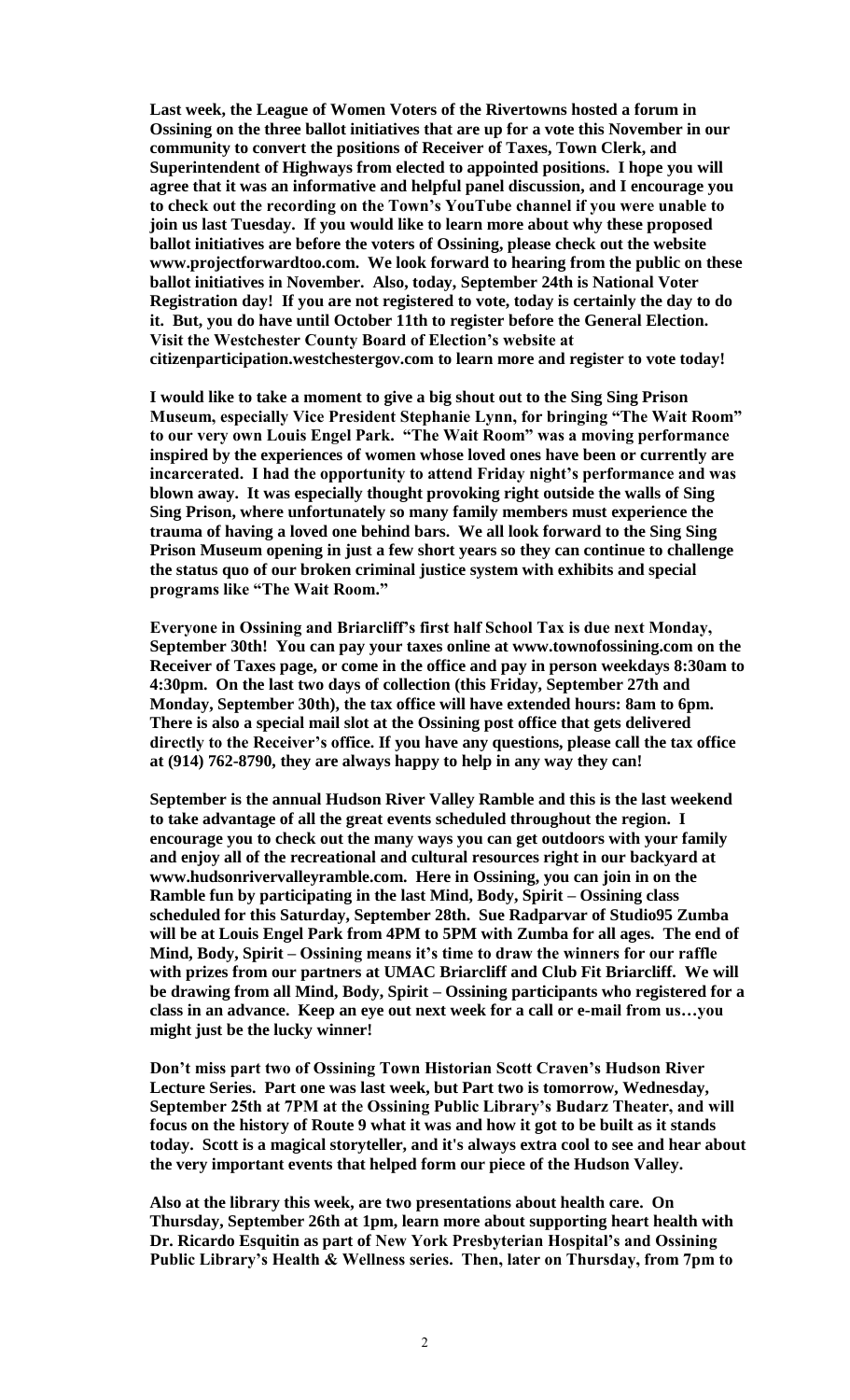**8:30pm, you can learn more from the experts about the New York Health Act and extending healthcare coverage for all.** 

**This weekend, head over to the Maryknoll Sisters Center for their fall festival on Saturday, September 28th from 11am to 4pm. All of the proceeds from the festival will benefit the elderly Maryknoll sisters living here in Ossining. Then on Sunday, the Ossining Boat and Canoe Club is holding its Annual Family Fun and Fishing Day from 12noon to 4pm with fishing, crafts, food, and fun – just for \$10 per family.** 

**If you do plan on heading out of town this weekend, bear in mind that there will be changes to the Hudson Line Metro-North schedule starting Sunday, September 29th--they are adding service-- so plan ahead!**

**Next Tuesday, October 1st from 6pm to 8pm, Westchester County Legislator Catherine Borgia, the Westchester County Department of Planning, and the Village of Ossining are hosting a Town Hall discussion on the 2020 census at the Ossining Public Library's Budarz Theater. Westchester County Department of Planning Commissioner Norma Drummond will be the keynote speaker. Ensuring an accurate count during the 2020 census is extremely important – population counts determine so much on the federal level including our representation to Congress and, significantly, allocations for funding, including school district funding. I hope you will join me for this important conversation (yes, you can still make our Town Board Work Session just down the street that evening starting at 7:30pm!).** 

**Finally, Halloween is right around the corner! Get your tickets now for the Forest O' Fears: The Haunting at Cedar Lane. This year we have 4 nights of ghoulish fun planned for you: Two Saturdays and two Sundays, October 18th and 19th and 25th and 26th. Visit www.forestofears.org to grab your tickets before someone grabs you! Also, this year, all proceeds will go to the SPCA of Westchester, so you can plan an evening of family fun while also supporting a great local non-profit.**

**The Briarcliff Manor Fire Department's Annual Inspection Dinner is going to be held on Saturday October 19th at Fire headquarters. The inspection will begin at 7:00 p.m.**

**Councilmember Feldman announced the following:**

**The Ossining Historical Society Museum will be holding its annual Dinner and Silent auction on October 24th. Tickets bought by October 14th are \$85.** 

**On October 20th the Ossining Historic Cemeteries Conservancy, the Jug Tavern of Sparta, and Ossining Parks and Recreation Department will be presenting "Stories in Stone: Sparta Cemetery." For tickets and more information go to [www.ossininghistoriccemeteries.org](http://www.ossininghistoriccemeteries.org/) or [www.joketavern.org](http://www.joketavern.org/)**

**Budget Officer Madeline Zachacz announced the following:**

**The hours for early voting at the Joseph G. Caputo Community Center are the following:**

**Saturday October 26th – 11:30 AM to 5:30 PM**

**Sunday October 27th – 11:30 AM to 5:30 PM**

**Monday October 28th – 7:30 AM to 4:30 PM** 

**Tuesday October 29th – 11:30 AM to 8:30 PM**

**Wednesday October 30th – 7:30 AM to 4:30 PM**

**Thursday October 31st – 11:30 AM to 8:30 PM**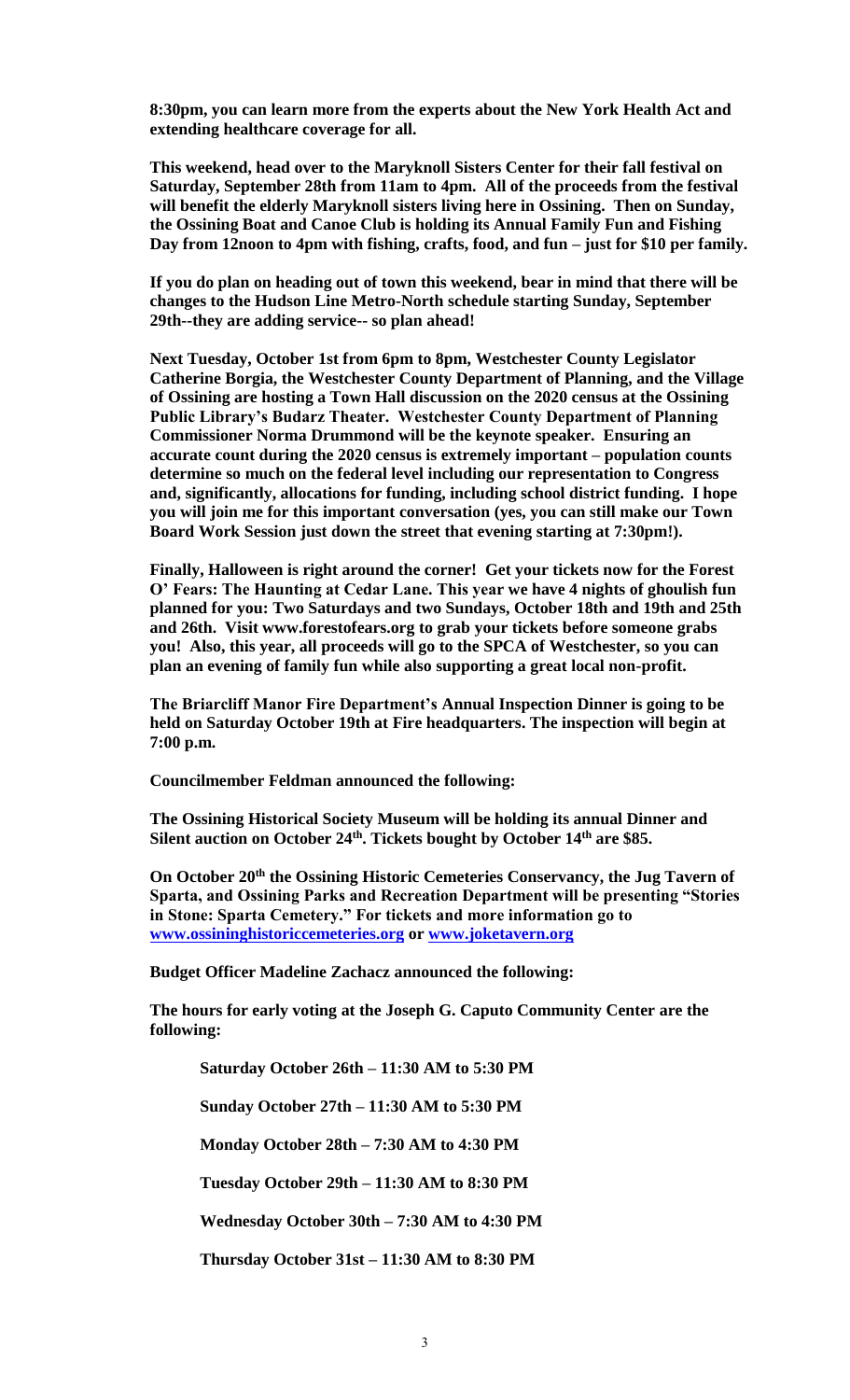**Friday November 1st – 7:30 AM to 4:30 PM**

**Saturday November 2nd – 11:30 AM to 5:30 PM**

**Sunday November 3rd – 11:30 AM to 5:30 PM**

#### **IV. LIAISON REPORTS**

#### **V. DEPARTMENTAL REPORTS**

- **Town Assessor Fernando Gonzalez gave the Board an update on what has been happening at the Assessor's Office. For the 2019 assessment roll the Assessor's office conducted an analysis of sales. The office has also processed various building permits, added and removed exemptions, and published the tentative assessment roll and grievance date. The final assessment role was published on September 16, 2019. During the summer the Board of Assessment Review deliberated over 425 assessment grievance cases and ordered the adjustment on the assessment of a couple properties. There was an approximately \$92 million increase in taxable assessed value for the Town. The increase was due to residential homes selling well and to increases in the number of buildings in Ossining. Next year's appraisal process will be slightly different than this years.**
- **Town/Village Engineer Paul Fraioli and Water Superintendent Andy Tiess gave the Board an update on the projects the Building and Planning Departments are working on. Water Superintendent Andy Tiess discussed the Dale Cemetery House Rehabilitation Project. The architect has completed the probable cost report and the drawings for the project. They are currently working on bid specs for the project. Once that is completed there will be a walkthrough of the house. The bid opening will be on December 9th . The departments are additionally working with the Town Highway Superintendent Pete Connolly to review all sewer lift station generator backup systems. The North State Road generator will be removed and may be used as a backup at the highway garage. The Parker Bale lift station needs to be replaced as soon as possible. The 9A Water Main Project's design has been altered to save money. The goal is to bid the Water Main project by late winter early spring. Town/Village Engineer Paul Fraioli thanked Deputy Treasurer Dale Ferreira for helping to apply to grants to offset the costs of the Old Albany Post Road Extension Rehabilitation Project. The Town has so far received over half a million dollars in grant money for the project. Last year the Town had considering demolishing a wall near the S turn in Croton Ville. After further consideration the Town has decided to rehab the wall with existing materials. Paving has been completed at Hawkes Ave. The Town will work towards paving the road at Studio Hill Rd and Haymont Terrace next. The McCarthy Drive Project is moving along. Work at McCarthy Drive will hopefully commence by spring of next year.**
- **Recreation Superintendent Bill Garrison gave the Board an update on the Recreation Department. There were over 500 registered campers in the Recreation Department's Summer Camps. A camp survey was given out to parents at the end of the summer to complete. The feedback from the surveys has revealed that parents are happy with the summer camps and consider them to be safe. Swimming lessons will now run for six weeks instead of ten. The Recreation Department is working to get its lifeguards more training on water safety. Over the summer the Recreation Department hosted the Family Entertainment Series at Henry Gourdine Park and the Acoustic Music Series at Market Square. The Cedar Lane Arts Center has been one of the biggest successes of the past year. Registration for recreation programs has increased as a result of online registration. Pickleball has become a popular sport at the recreation center. The Recreation Department is currently running a fashion program for teens at the recreation center. The Recreation Department's afterschool program is currently maxed out at 120 kids. The Recreation Department's Fall Family Fun Day is on October 5th at the Market Square. The very popular Halloween on Main Event is going to be on October 31st. The**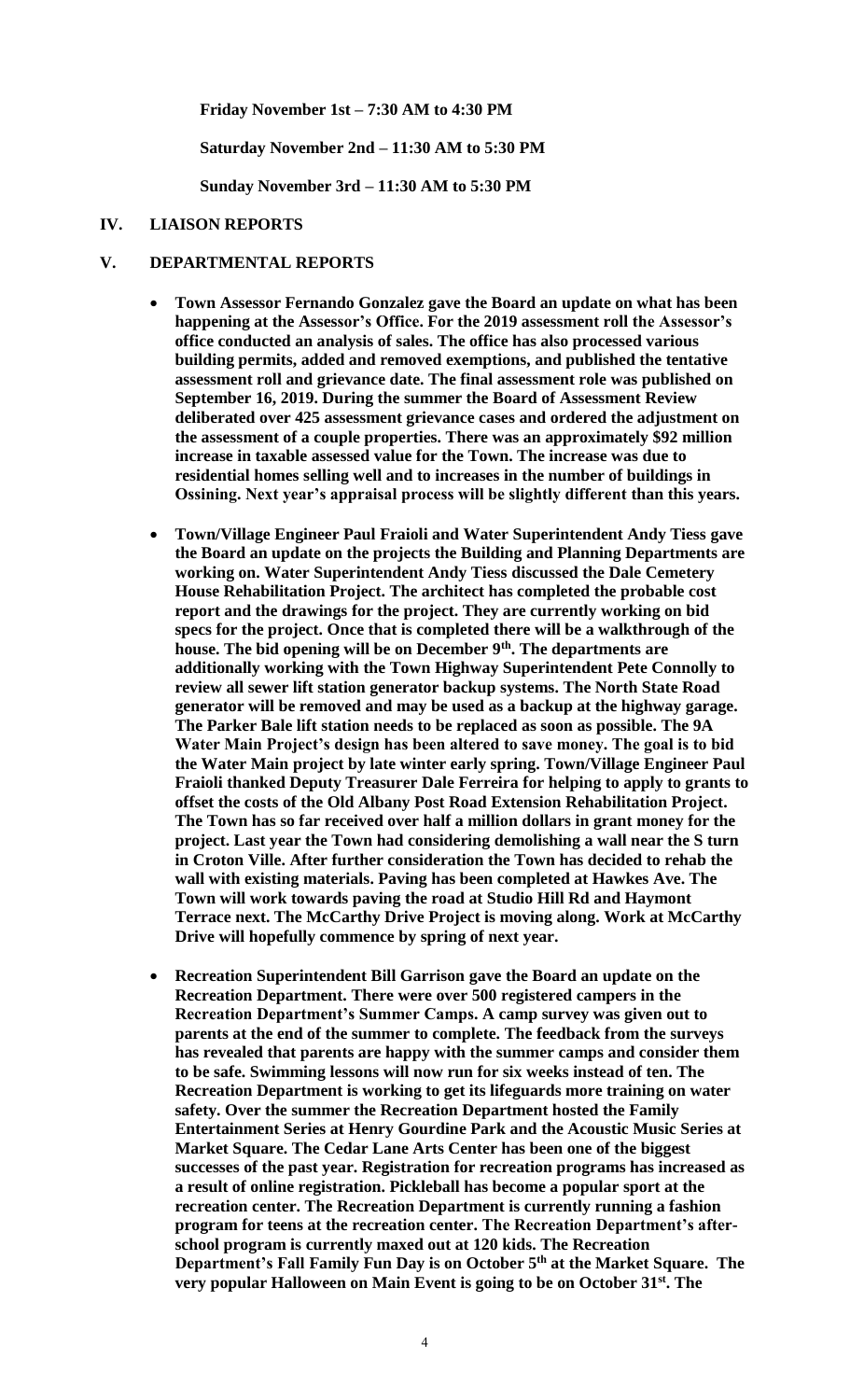**Recreation Advisory Board is looking for new members. The next Recreation Advisory Board will be on October 7th. The Recreation Department is currently working with the Supervisor's Office to build futsal turfs in the Town.** 

#### **VI. PUBLIC COMMENT ON AGENDA ITEMS**

#### **VII. BOARD RESOLUTIONS**

#### **A. Approval of Minutes—Regular Meeting – September 10, 2019**

**Councilmember Wilcher moved and it was seconded by Councilmember Shaw that the following resolution be approved.**

**RESOLVED, that the Town Board of the Town of Ossining hereby approves the September 10, 2019 minutes of the Regular Meeting as presented.**

**Motion Carried: Unanimously**

#### **B. Approval of Voucher Detail Report**

**Supervisor Levenberg said the following in regard to the resolution: This was a big voucher detail report for us—we finally received the last truck we ordered back in February for Dale Cemetery, we paid our fifth of six annual payment to OVAC, we had our September IMA payment and summer water bill for the Spray Park payable to the Village of Ossining, as well as our October 2019 medical bill, and we got our (long awaited) new generator for the S-Turn pump station. Also, our new guardrails are in and looking spectacular- you can visit phase 1 along Croton Dam Road, Stormytown Road, Old Albany Post Road, and McCord Road (otherwise known as Narraganset Avenue once you reach the Town line!) Special thanks to Highway Superintendent Pete Connolly and our Intermediate Clerk Fern Quezada for all of their hard work staying on top of our infrastructure needs and keeping the costs in line. We are so very proud of you both, as well as our awesome Highway crew, who can always be counted on to get the job done right.**

**Councilmember Wilcher moved and it was seconded by Councilmember Shaw that the following resolution be approved.**

**RESOLVED, that the Town Board of the Town of Ossining hereby approves the Voucher Detail Report dated September 24, 2019 in the amount of \$819,560.64**

**Motion Carried: Unanimously**

#### **C. Stipulation of Agreement between Town of Ossining and CSEA**

**Councilmember Feldman moved and it was seconded by Councilmember Wilcher that the following resolution be approved.**

**BE IT RESOLVED, that upon recommendation of the Town Supervisor, the Town Board hereby ratifies and approves the Stipulation of Agreement regarding Sandra Anelli's job description and rate of pay between the Town of Ossining and Civil Service Employees Association, Inc., Local 1000, AFSCME, AFL-CIO, Town of Ossining Unit #9182, Westchester County Local 860, retroactive to January 1, 2019; and**

**BE IT FURTHER RESOLVED, that the Town Supervisor is authorized to execute the Stipulation on the Town's behalf.**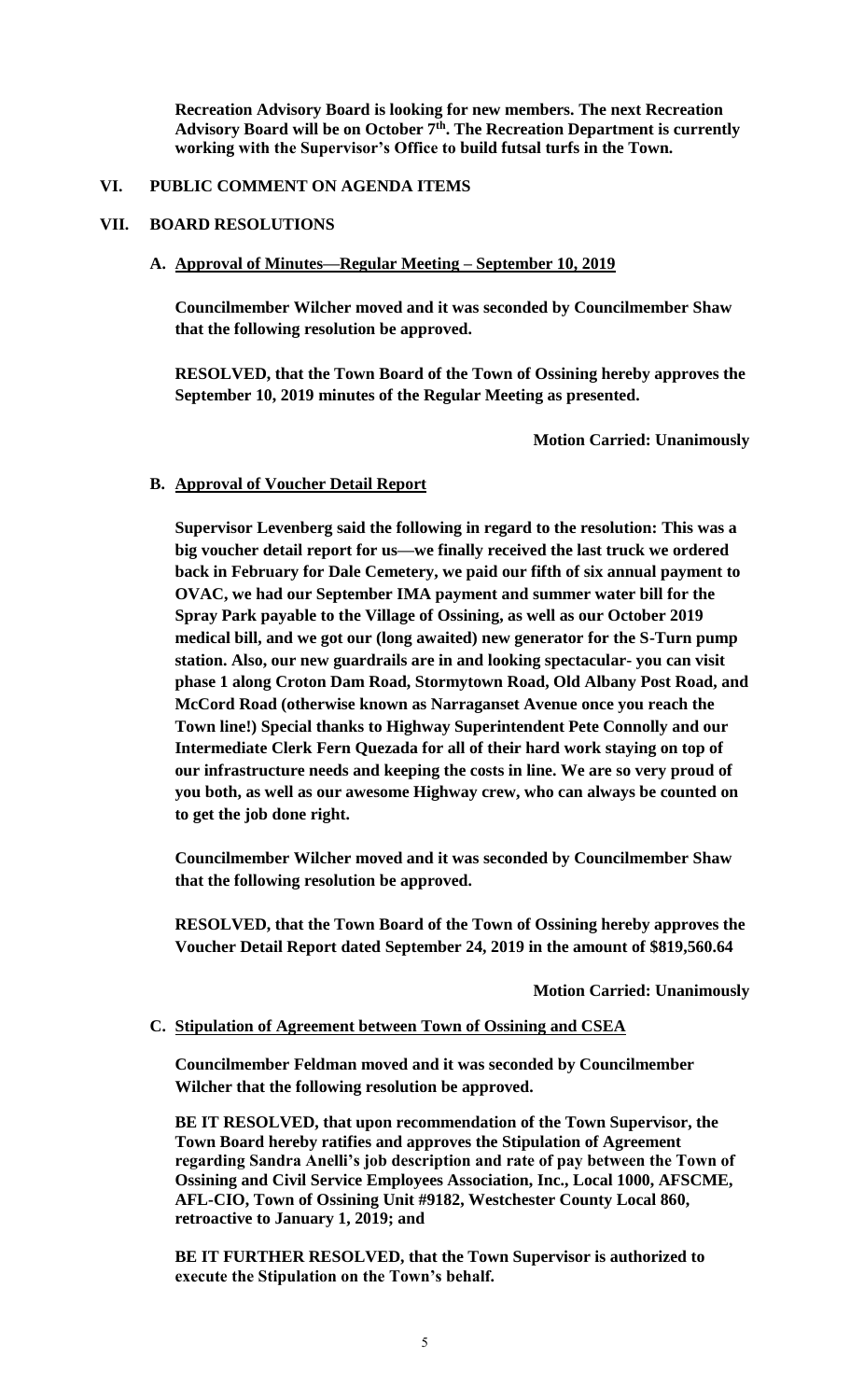**D. Stipulation of Agreement between Town of Ossining and CSEA**

**Councilmember Wilcher moved and it was seconded by Councilmember Shaw that the following resolution be approved.**

**BE IT RESOLVED, that upon recommendation of the Town Supervisor, the Town Board hereby ratifies and approves the Stipulation of Agreement regarding a corrected salary schedule for the title of Senior Office Assistant for years 2017 through 2021 between the Town of Ossining and Civil Service Employees Association, Inc., Local 1000, AFSCME, AFL-CIO, Town of Ossining Unit #9182, Westchester County Local 860; and**

**BE IT FURTHER RESOLVED, that the Town Supervisor is authorized to execute the Stipulation on the Town's behalf.**

**Motion Carried: Unanimously**

### **E. Resolution: Town Policy Manual**

**Supervisor Levenberg said the following in regard to the resolution: This is a momentous day. This manual has been in the works for more than two years and we are ecstatic to finally wrap this up. It has been fully vetted by not only my office, but our labor counsel and both of our labor unions. Every Town staff member will be receiving a brand-new binder with all of the Town policies as soon as they come back from the print shop, which should be any day now!**

**Councilmember Wilcher moved and it was seconded by Councilmember Feldman that the following resolution be approved.**

**Resolved, that the Town Board of the Town of Ossining hereby ratifies and approves the Employee Policy Manual for the Town of Ossining effective September 24th, 2019, including the following policies:**

- **Equal Employment Opportunity/ Affirmative Action Policy**
- **Oath of Office**
- **Code of Ethics**
- **Americans with Disabilities Act**
- **Sexual Harassment Prevention Policy**
- **Unlawful Harassment Policy**
- **Workplace Safety/ Violence Policy**
- **Work Badge Policy**
- **Reimbursement of Town Employee Business Expenses**
- **Policy Governing the Use of Computer and Telecommunications Systems**
- **Confidential Information**
- **Vehicle Usage**
- **Driver's License/ Insurance Requirements**
- **Personal Appearance/ Dress Code**
- **Solicitation and Distribution**
- **Smoking**
- **Drug-Free Workplace/ Drug-Free Awareness**
- **Department of Transportation Controlled Substance and Alcohol Testing**